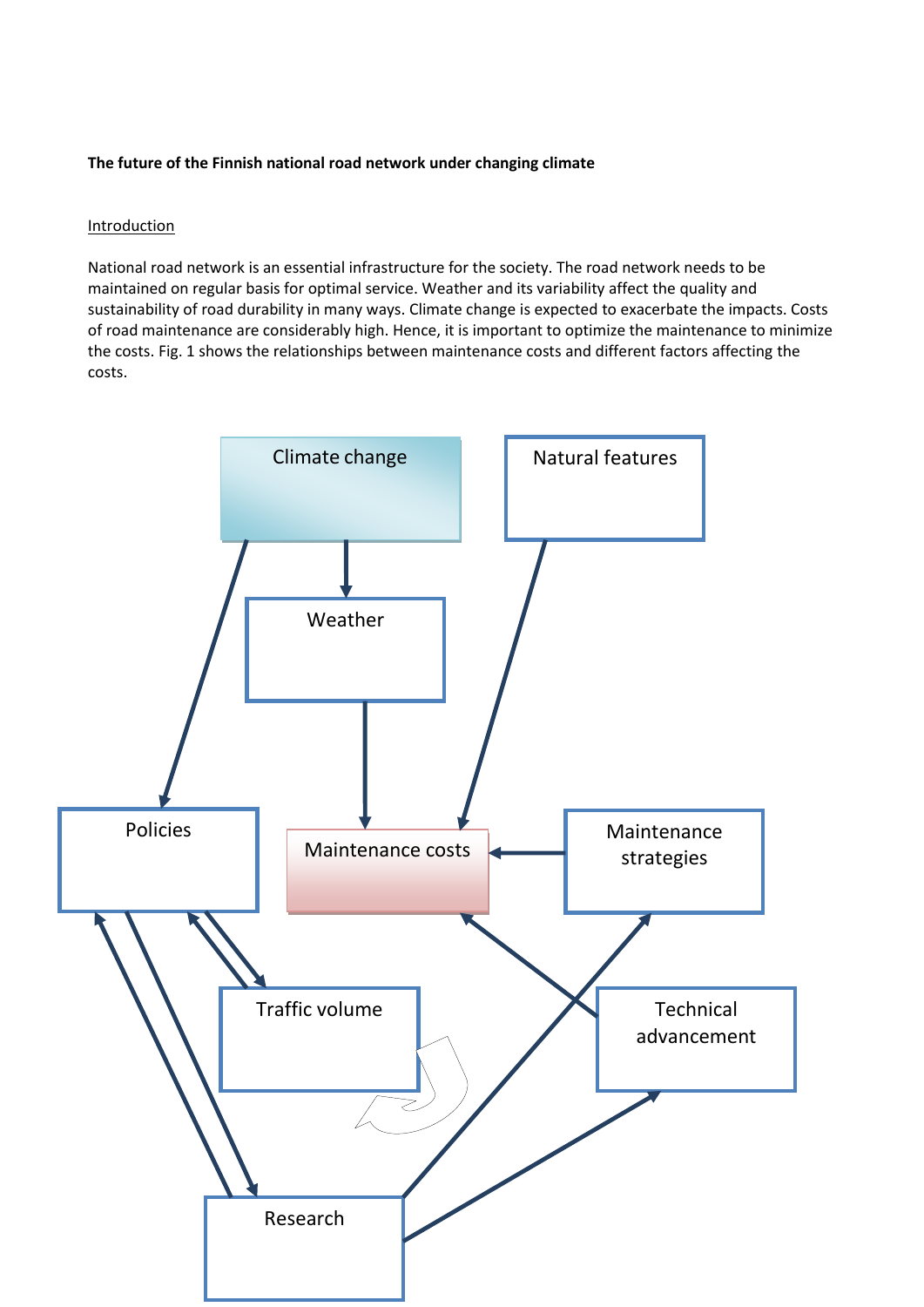Fig.  $1 \dots$ 

Who are we doing this for: National road administration

A technical issue, knowledge demanding, national roads are very important for the general society, national security issues etc.



Fig. 2: Historical climate records in Finland

Maintenance and operational tasks: Maintenance encompasses smaller repairs, larger refurbishments, and adding new lanes. Operational tasks: Salting, removing of snow

# **Stakeholder involvement:**

*What is manageable cost level?*

*What is the reasonable level of road quality and the level of service Information and knowledge: frequency of freeze-thaw cycle,* 

# **Stakeholders: road authority and users (how to define?)**

#### **Time frame:** until 2050

The reason for choosing this time horizon is because we are working with maintenance of roads Frequency of extreme weather

- Climate data
	- o Increase in precipitation
	- o Change in road deterioration
	- o Frequency of high and low temperatures
	- o Heavy rainfall
	- o Increase in average temperature

Technical state of the roads – state of the Finnish road network: data available from Road administration Data on past events about climate related damage on roads

Technical development of e.g. asphalt – more durable

#### **Knowledge gaps**

#### When to do maintenance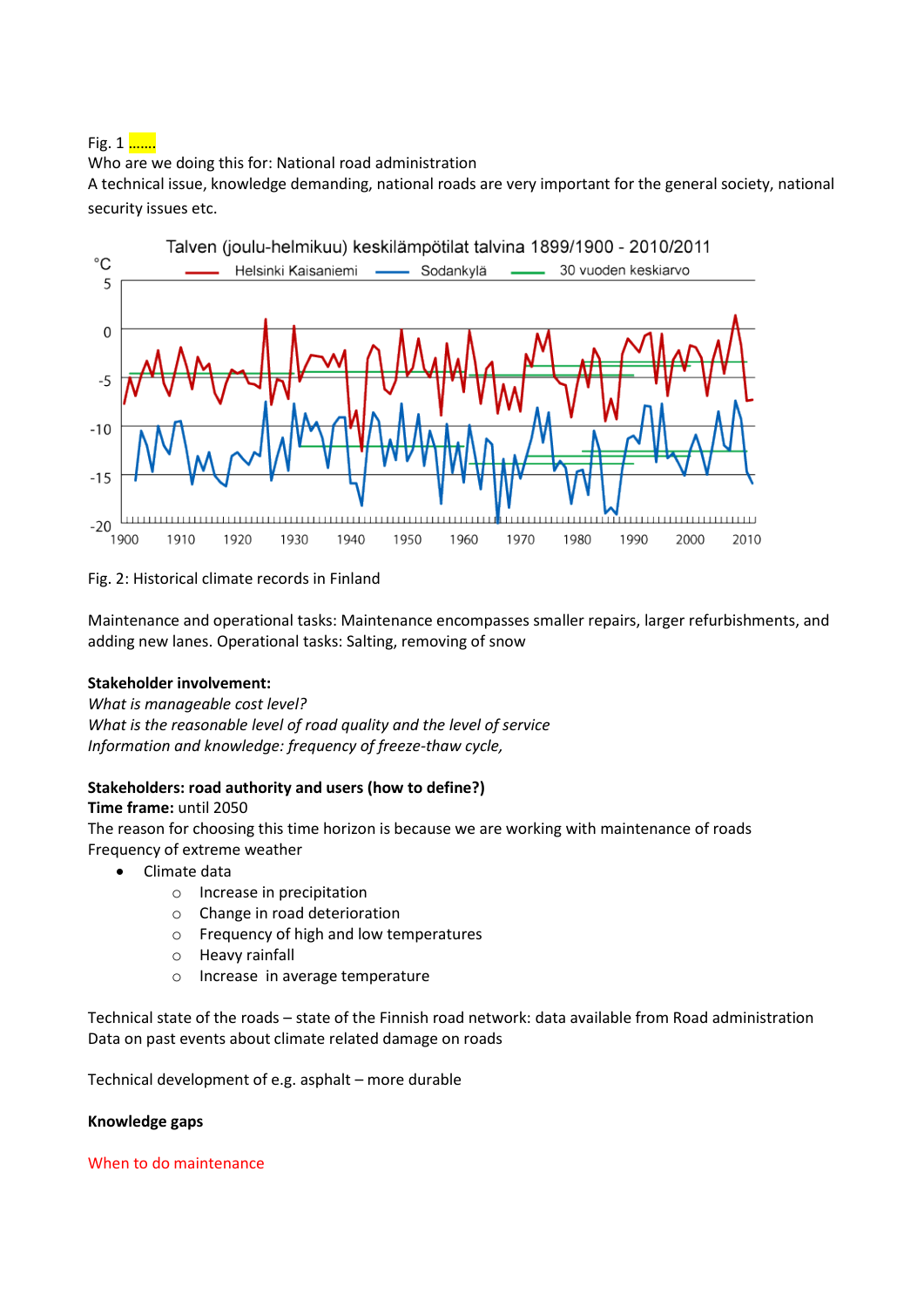First we should start by identifying the problems by including relevant stakeholders and what are the key vulnerabilities.

Modeling studies – are the models capable of doing what we want them to do The role of public transport

## **Including stakeholders in the scenario process**

Relevant stakeholders: ministry of finance (€€€), ministry of transport, national road administration, road users, people living next to the big roads (noise reduction vs. durability of asphalt), scientists in road technology, firms

Important to inform general public about forthcoming maintenance; stakeholders have different agendas: essential to get the stakeholders to cooperate and find a compromise between agendas

Meetings not feasible/possible due to busy schedules  $\rightarrow$  communication and discussion difficult  $\rightarrow$  needs a lot of effort during the planning process

## **Scenarios descriptions**

## **Key characteristics:**

## **i. CLIMATE CHANGE:**

Change in average temperature in winter-- > frequency of freeze/thaw cycles will increase in the south Emission scenarios are not important because of the time horizon (2050) : differences between scenarios are very small, but the uncertainty range is large. We are looking two cases: worst case (+4 C degrees increase) and best case (1.5 C increase). Increase in prec: more rain in the winter

Decrease in the predictability of weather Natural variability

- **ii. Socioeconomics a. Change in traffic volume b. BAU**
- Ten-year time steps
- National main roads
- Geographic area: The whole country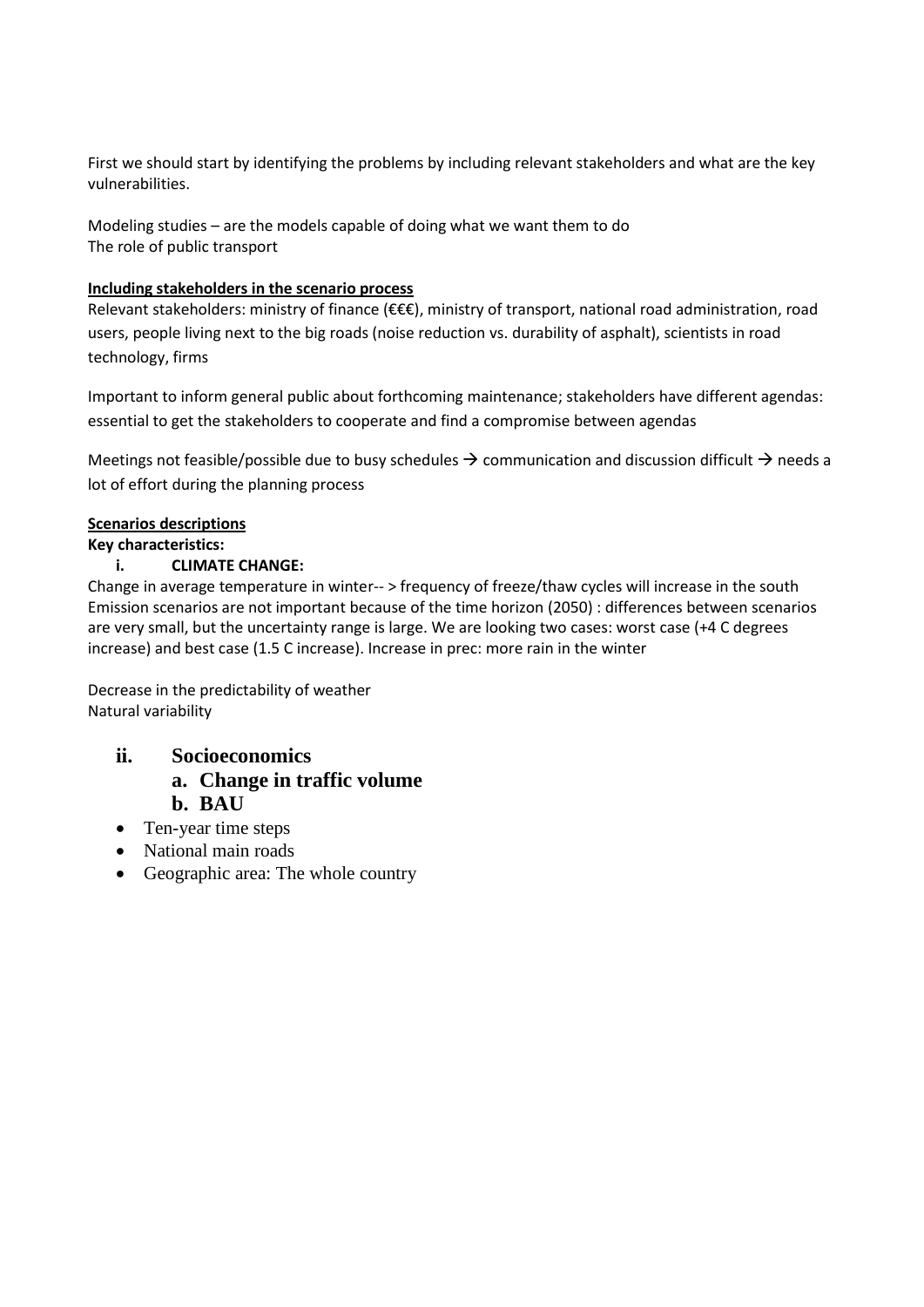



Fig. 3... Projected changes in traffic volume

No change in the structure of transport (railroad…) Slow technological development in road maintenance and operational tasks

# **Change**

Change in the composition of means of transport: more from trucks to railroads Rapid development in technology More maintenance cost

# **Adaptation measures**

- To try different kinds of asphalt and evaluate the performance of them in five-year basis
- Current state of the road network affects the possible decisions to be made at the moment

# **Political adaptation**

Management structures have to be more flexible and ready to apply adaptive management

# **Technological adaptation**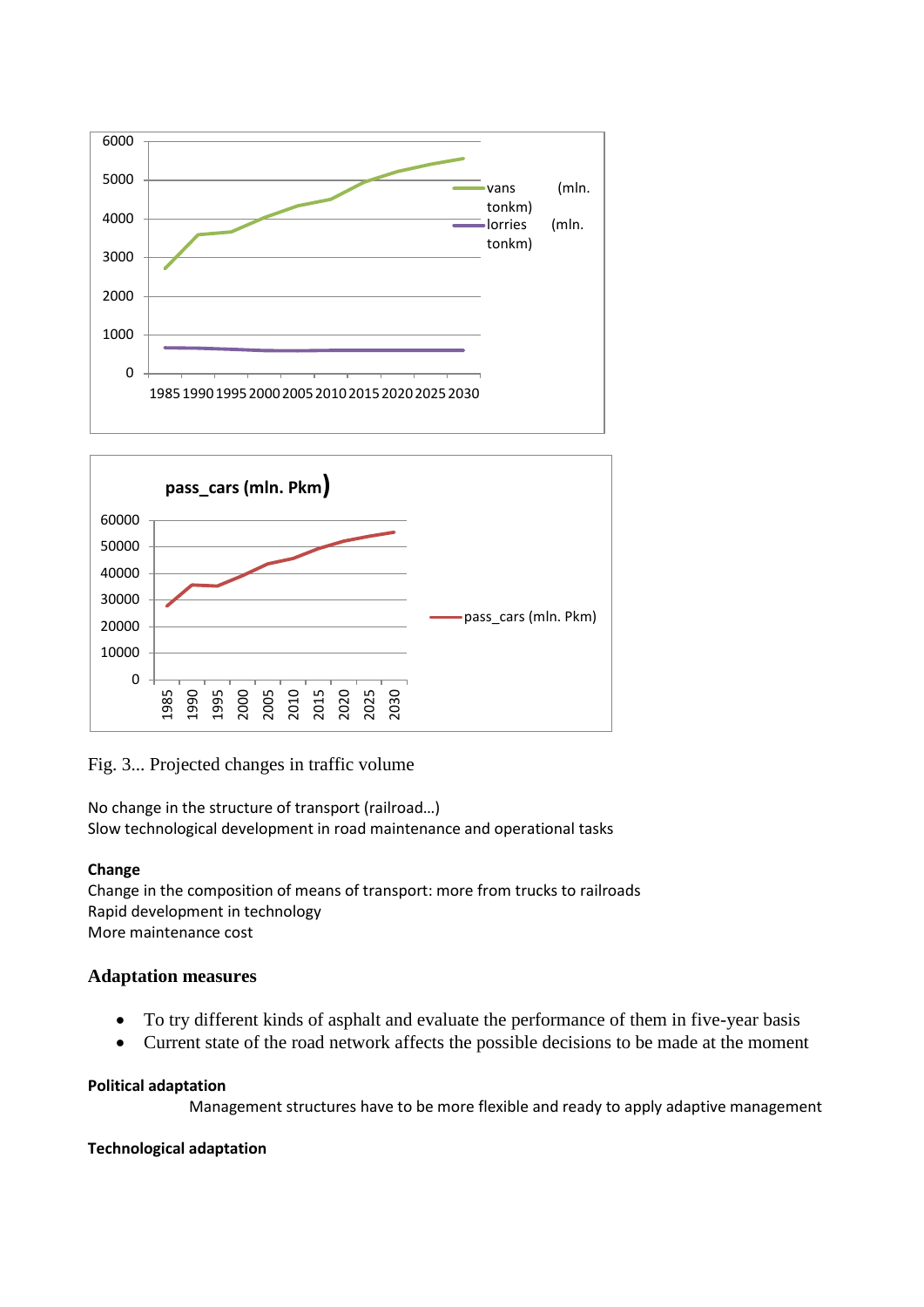Scenario development: Climate change scenarios: Emission scenarios - GCM – regional downscaling to Finland Socio-Economic scenarios: BAU: Statistical study about the projected growth in transport volume

Estimates about the technological development in asphalt, road maintenace

Change: 30% more than BAU

|                         | Climate scenario                                      |                                                    |  |  |
|-------------------------|-------------------------------------------------------|----------------------------------------------------|--|--|
| Socio-economic scenario | Worst case (4.4 C increase;<br>17 % increase in prec) | Best case (1.5 C increase; 2% increase in<br>prec) |  |  |
| <b>BAU</b>              | A                                                     | B                                                  |  |  |
| Change +30 %            | ◡                                                     | D                                                  |  |  |

# **Spatial analogues:**

- regions which today have a similar climate to the expected future one the study region (IPCC TAR, 2001)
- limited by possible lack of correspondence with other important features at study site
- easy to communicate

The idea here is to look for a place similar in climatic conditions to what is expected in Fnland within the next 40 years and study the maintenance work/strategies at that place. The problem of lack of correspondence might not be so severe in this case as cars need kind of the same conditions to operate on when we talk of highway structures – so the difference of what is an acceptable level of maintenance might not very that much from region to region (of course depending on the given regions).

# **Uncertainty:**

The short time horizon of the problem reduces uncertainty on emission scenario (especially important for temperature change), which is determined by economic growth/global policy measures (qualitative uncertainty). On the other hand the importance of climate variability is larger giving more weight to onthological uncertainty (but also statistical uncertainty if we assume that this variability can be described by historic data). Still according to Hawkins and Sutton (2009) model uncertainty (epistemic uncertainty) will remain the largest source of uncertainty regarding climate change – this is reducible by doing more modeling studies. Looking at traffic volume development qualitative uncertainty is also important here as shocks might happen in society, policy measures will be implemented etc. On the other hand the development in Finland over the last 40 years shows a rather continuous increase so it might be possible to do useful modeling studies. Short of a war/large-scale natural disaster one would expect that people would abandon their cars from one day to another.

Political uncertainty – budget uncertainty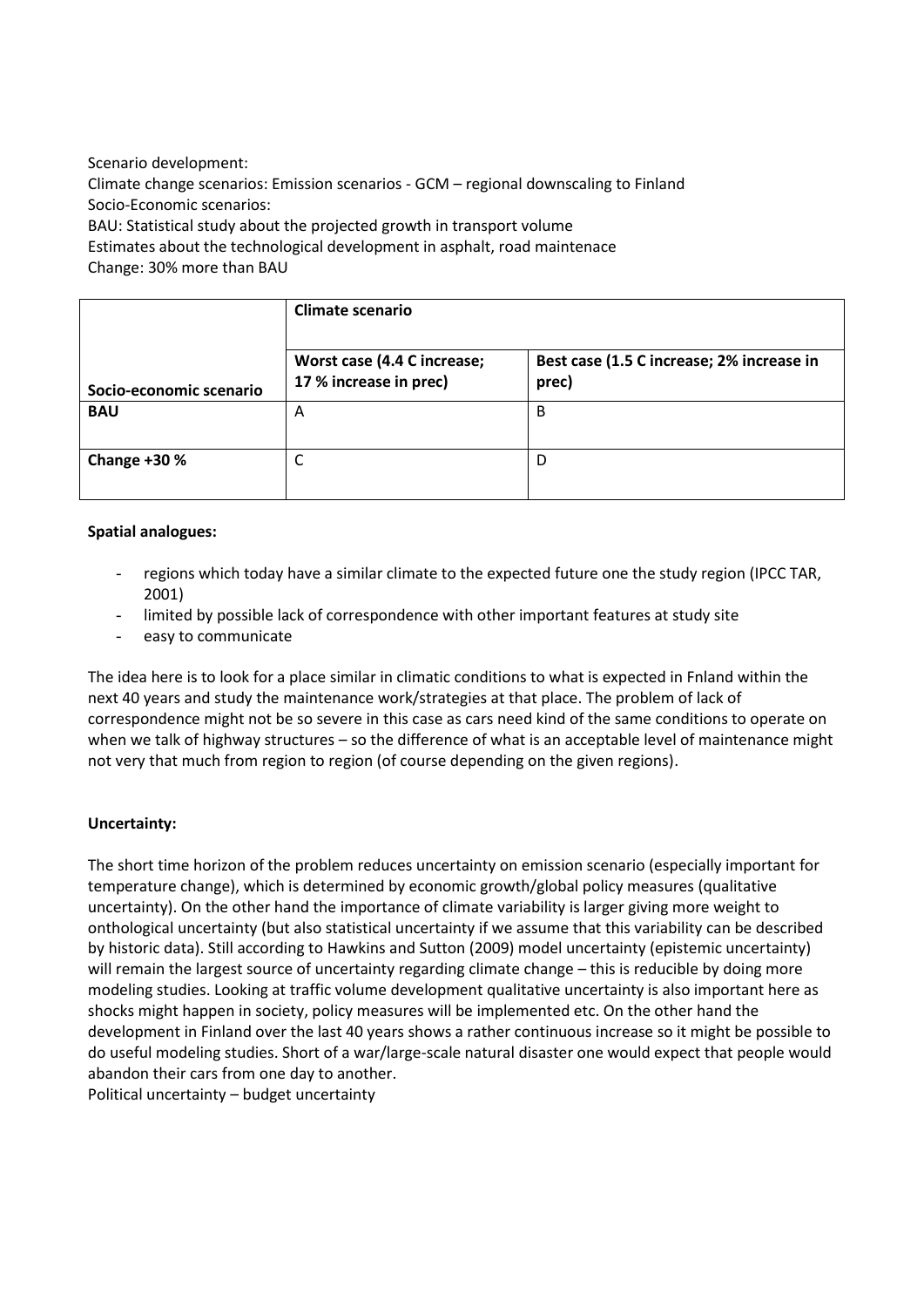| <b>Scenario</b><br>combination | Impact                                                                                                                                                                                                                                                                 |                                                                                                                                                                                                                                                                                                          | <b>Adaptation measures</b>                                           |                                                                                                                                      |
|--------------------------------|------------------------------------------------------------------------------------------------------------------------------------------------------------------------------------------------------------------------------------------------------------------------|----------------------------------------------------------------------------------------------------------------------------------------------------------------------------------------------------------------------------------------------------------------------------------------------------------|----------------------------------------------------------------------|--------------------------------------------------------------------------------------------------------------------------------------|
|                                | <b>North</b>                                                                                                                                                                                                                                                           | South                                                                                                                                                                                                                                                                                                    | <b>North</b>                                                         | South                                                                                                                                |
| A                              | $\ast$<br>CC: Possible increase in the<br>amount of snow $\rightarrow$ more<br>snow clearing $\rightarrow$ increase in<br>operational costs<br>S-E: increase in traffic volume<br>$\rightarrow$ increased wear of roads $\rightarrow$<br>increase in maintenance cost. | $**$<br>CC: Possibly less snow, more rain<br>Increase in freeze/thaw cycles $\rightarrow$<br>less snow clearing, more salting<br>needed, increase in frequency of<br>extreme weather events (flooding)                                                                                                   | Better road<br>services, increase<br>capacity to<br>clear/salt roads | Better road services, increase capacity<br>to clear/salt roads<br>Adjustment of maintenance cycles<br>Flexible system for idle costs |
| B                              | $\ast$<br><b>CC: No change</b><br>S-E: increase in traffic volume<br>$\rightarrow$ increased wear of roads $\rightarrow$<br>increase in maintenance cost                                                                                                               | $**$<br>Possibly more snow $\rightarrow$ increase in<br>operational costs                                                                                                                                                                                                                                |                                                                      |                                                                                                                                      |
| $\mathsf{C}$                   | $***$                                                                                                                                                                                                                                                                  | ***<br>CC: Less snow, more rain<br>Increase in freeze/thaw cycles $\rightarrow$<br>less snow clearing, more salting<br>needed, increase in frequency of<br>extreme weather events (flooding)                                                                                                             |                                                                      |                                                                                                                                      |
| D                              | $***$                                                                                                                                                                                                                                                                  | $**$<br>CC: Increase in freeze/thaw cycles<br>$\rightarrow$ less snow clearing, more salting<br>needed, increase in frequency of<br>extreme weather events (flooding)<br>S-E: a large increase in traffic<br>volume $\rightarrow$ increased wear of roads<br>$\rightarrow$ increase in maintenance cost. |                                                                      |                                                                                                                                      |